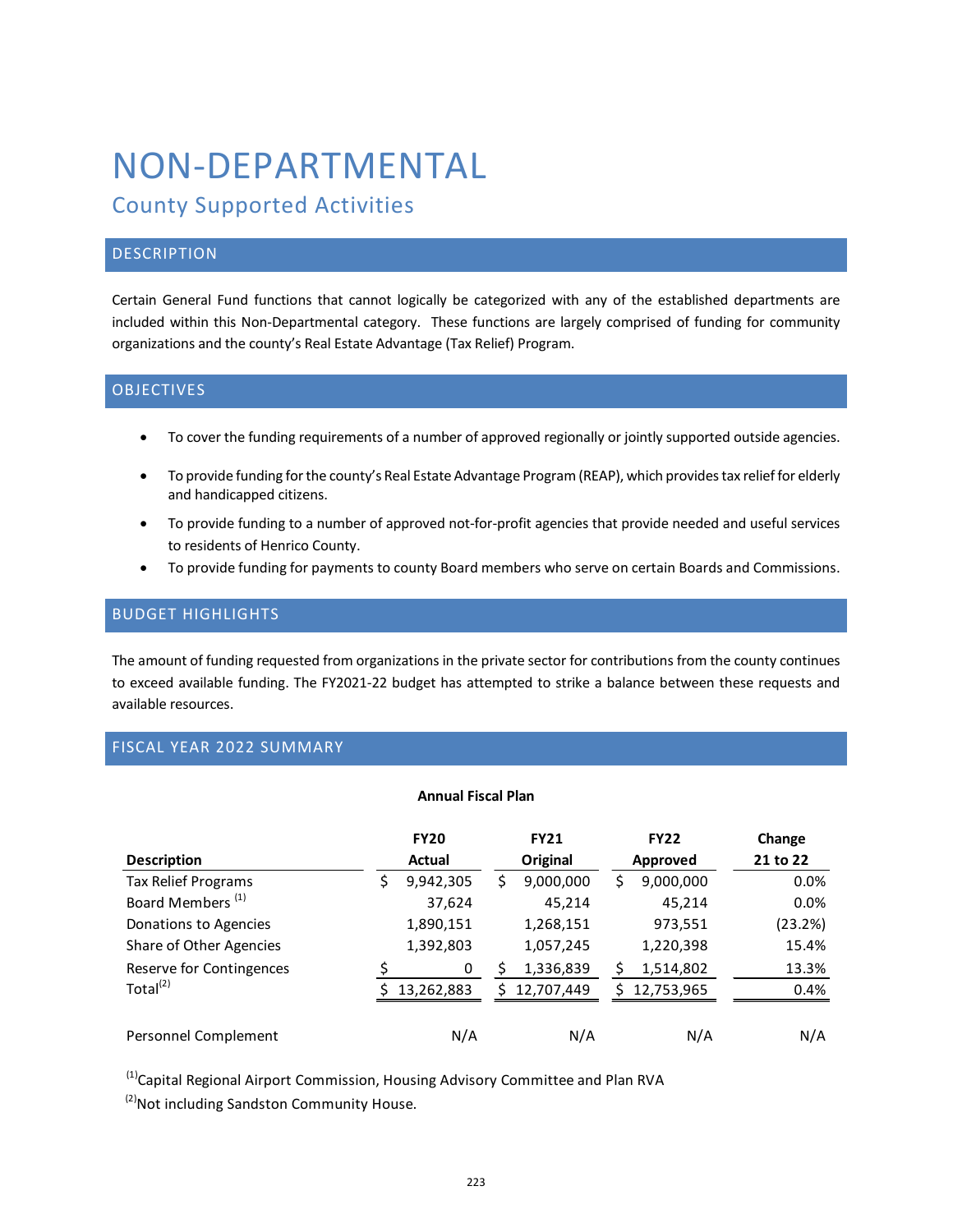# BUDGET HIGHLIGHTS (CONTINUED)

In addition to the funding for outside agencies shown in this budget, contributions are made to other agencies in the Schools' budget, including: Partners in the Arts; Richmond Symphony; Valentine Museum; Virginia Historical Society; and The American Civil War Center at Tredegar.

Henrico's \$385,000 contribution to the Greater Richmond Partnership and its \$2,652,097 amount of funding for Richmond Region Tourism (formerly Richmond Metropolitan Convention and Visitor's Bureau) are allocated in the county's Economic Development budget. The reduction in this year's donations to agencies reflects the transfer of \$600,000 in funding for The Cultural Arts Center at Glen Allen into the Recreation and Parks budget.

The cost of the county's Real Estate Tax Advantage Program (REAP) is also budgeted in the Non-Departmental area. The maximum benefit for the REAP program is \$3,000 per participating home. The eligibility parameter for net worth, which excludes the value of the home and up to 10 acres of land, is \$400,000, while the annual income threshold for the program is \$75,000.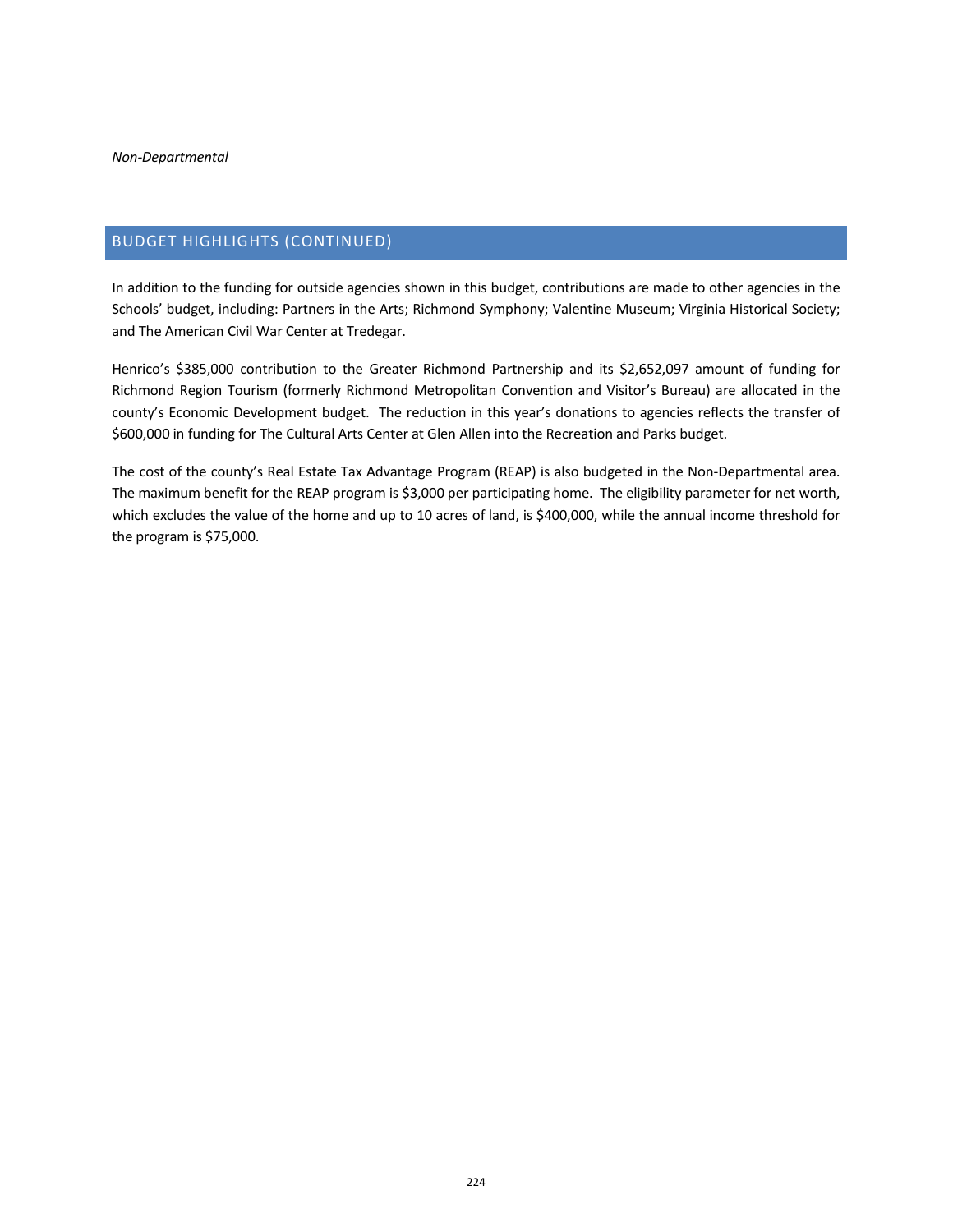#### **Details of Activities**

|    |                                                                                 | FY 19-20        | FY 20-21        | FY 21-22        |
|----|---------------------------------------------------------------------------------|-----------------|-----------------|-----------------|
|    |                                                                                 | Actual          | Original        | Approved        |
| А. | <b>County Functions:</b>                                                        |                 |                 |                 |
|    | 1. Tax Relief Programs                                                          | \$<br>9,942,305 | \$<br>9,000,000 | \$<br>9,000,000 |
| В. | <b>Board Members for:</b>                                                       |                 |                 |                 |
|    | 1. Capital Region Airport Commission                                            | 12,649          | 12,918          | 12,918          |
|    | 2. Housing Advisory Committee                                                   | 5,598           | 9,689           | 9,689           |
|    | 3. Richmond Regional Plan. Dist. Comm.                                          | 19,377          | 22,607          | 22,607          |
|    | Sub-Total                                                                       | 37,624          | 45,214          | 45,214          |
| C. | Donations to: *                                                                 |                 |                 |                 |
|    | 1. ALS Association of DC/MD/VA(1)                                               | 15,000          | 0               | 0               |
|    | 2. American Red Cross of Capital Virginia                                       | 0               | $\mathbf 0$     | 0               |
|    | 3. Asian American Society of Virginia                                           | 9,500           | 0               | 5,000           |
|    | 4. Assoc. for the Preservation of Henrico Antiquities                           | $\mathbf 0$     | 0               | 10,000          |
|    | 5. Better Housing Coalition                                                     | 38,405          | 38,405          | 38,405          |
|    | 6. CARITAS                                                                      | 50,000          | 50,000          | 50,000          |
|    | 7. CASA (Court Appointed Special Advocates)                                     | 5,000           | 5,000           | 5,000           |
|    | 8. Central Virginia Legal Aid Society                                           | 10,000          | 0               | $\mathbf 0$     |
|    | 9. Children's Hospital                                                          | 1,500           | 1,500           | 1,500           |
|    | 10. ChildSavers                                                                 | $\mathbf 0$     | 0               | $\pmb{0}$       |
|    | 11. ChinaFest                                                                   | 10,000          | 0               | 0               |
|    | 12. Coal Pit Learning Center                                                    | $\mathbf 0$     | 15,000          | 15,000          |
|    | 13. Community Brain Injury Services (Mill House)                                | 26,250          | 26,250          | 26,250          |
|    | 14. Community Food Collaborative <sup>(2)</sup>                                 | $\mathbf 0$     | 30,000          | 30,000          |
|    | 15. Crossover Health Clinic                                                     | 50,000          | 50,000          | 50,000          |
|    | 16. Cultural Arts Center at Glen Allen <sup>(3)</sup>                           | 630,000         | 400,000         | $\mathbf 0$     |
|    | 17. Cultureworks (Arts and Cultural Funding Consortium) <sup>(4)</sup>          | 50,000          | 0               | 20,000          |
|    | 18. Family Restoration Network                                                  | 30,000          | 30,000          | $\mathbf 0$     |
|    | 19. FeedMore (Meals on Wheels, Cent. Va. Foodbank)                              | 25,000          | 25,000          | 25,000          |
|    | 20. Festival of India                                                           | 8,000           | 0               | $\Omega$        |
|    | 21. FISH (Eastern Henrico County)                                               | 26,244          | 26,244          | 26,244          |
|    | 22. Friends of Henrico County Public Library (All Henrico Reads) <sup>(5)</sup> | 5,000           | 0               | $\mathbf{0}$    |
|    | 23. G. E. T. Foundation                                                         | 0               | 0               | 0               |
|    | 24. Ginter (Lewis) Botanical Garden                                             | 115,000         | 0               | $\mathbf 0$     |
|    | 25. The Healing Place                                                           | 25,000          | 25,000          | 25,000          |
|    | 26. Henrico Community Partners                                                  | 2,300           | 2,300           | 2,300           |
|    | 27. Henrico Police Athletic League                                              | 26,000          | 21,000          | 21,000          |
|    | 28. Henrico Volunteer Rescue Squad <sup>(6)</sup>                               | 81,000          | 45,000          | $\pmb{0}$       |
|    | 29. Homeward                                                                    | 20,500          | 20,500          | 20,500          |
|    | 30. H.O.P.E. in the Community                                                   | 0               | 15,000          | 20,000          |
|    | 31. Housing Families First (Hilliard House)                                     |                 |                 |                 |
|    | 32. India Association of Virginia                                               | 70,000          | 70,000          | 70,000          |
|    | 33. James River Advisory Council                                                | 10,000          | 0               | 0               |
|    | 34. Leadership Metro Richmond                                                   | 5,000           | 0               | 0               |
|    | 35. Liberation Veteran Services                                                 | 10,000          | 0               | $\pmb{0}$       |
|    | 36. Local Initiatives Support Corporation of Virginia (LISC)                    | 0               | 0               | 10,000          |
|    | 37. Maymont Foundation Nature Center                                            | 30,000          | 30,000          | 30,000          |
|    | 38. McShin Foundation/Other                                                     | 60,000          | 0               | 50,000          |
|    | 39. Metropolitan Junior Baseball League <sup>(7)</sup>                          | 30,000          | 30,000          | 60,000          |
|    |                                                                                 | 20,000          | 0               | 15,000          |
|    | 40. Metropolitan Richmond Sports Backers                                        | 30,000          | 0               | 20,000          |
|    | 41. Opportunity. Alliance. Reentry (OAR)                                        | 15,000          | 15,000          | 15,000          |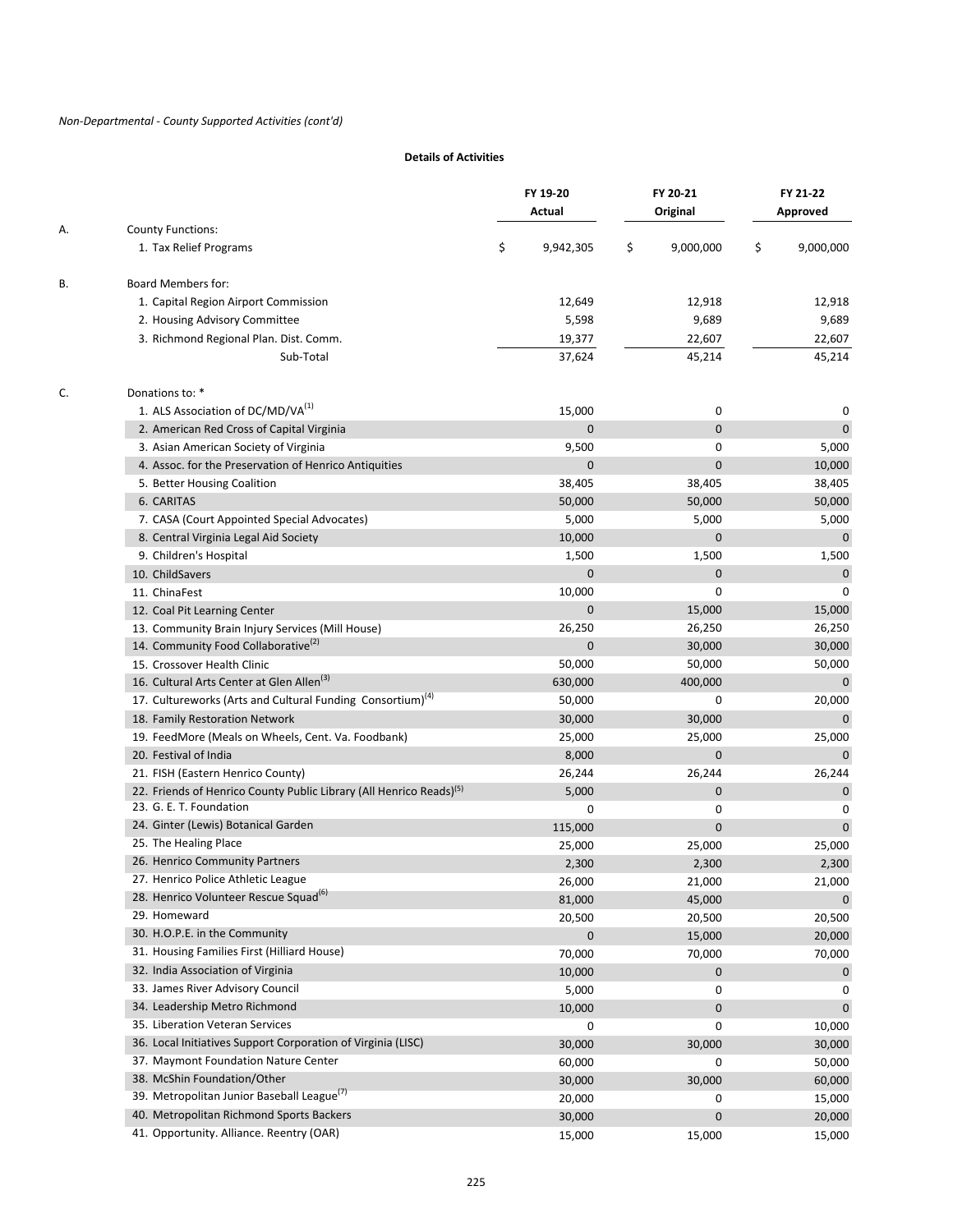#### *Non-Departmental - County Supported Activities (cont'd)*

|                                                                | FY 19-20      | FY 20-21  | FY 21-22 |
|----------------------------------------------------------------|---------------|-----------|----------|
|                                                                | <b>Actual</b> | Original  | Approved |
| 42. Ramp Access Made Possible by Students (RAMPS)              | 10,000        | 10,000    | 10,000   |
| 43. Read Center, The                                           | 19,500        | 0         | 0        |
| 44. Re-Establish Richmond                                      | $\mathbf 0$   | 15,000    | 15,000   |
| 45. Resources for Independent Living                           | 36,162        | 36,162    | 36,162   |
| 46. Richmond Performing Arts Alliance (Centerstage)            | 10,000        | 0         | $\Omega$ |
| 47. Rings Versus Rent Scholarship Foundation                   | 0             | 0         | 0        |
| 48. Safe Harbor                                                | 20,000        | 20,000    | 51,290   |
| 49. Salvation Army                                             | 16,000        | 16,000    | 16,000   |
| 50. Science Museum of Virginia                                 | 10,000        | 0         | 0        |
| 51. Senior Connections (CAAA)                                  | 56,000        | 56,000    | 56,000   |
| 52. SOAR 365 (Formerly Richmond Area ARC - Camp Baker)         | 7,500         | 7,500     | 7,500    |
| 53. Sportable                                                  | 0             | 0         | 20,000   |
| 54. St. Francis Home                                           | $\mathbf{0}$  | 0         | $\Omega$ |
| 55. St. Joseph's Villa (Flagler Home)                          | 35,000        | 35,000    | 35,000   |
| 56. Tech For Troops                                            | $\mathbf{0}$  | 15,000    | 15,000   |
| 57. Virginia Association of Recovery Residences <sup>(8)</sup> | 0             | 30,000    | 0        |
| 58. Virginia Capital Trail Foundation                          | $\Omega$      | $\Omega$  | 25,000   |
| 59. Virginia Hispanic Foundation <sup>(9)</sup>                | 20,000        | 0         | 15,000   |
| 60. The Way                                                    | 75,000        | 25,000    | 0        |
| 61. Youth Life Foundation                                      | 4,000         | 0         | 0        |
| 62. Youth Outreach Services                                    | $\mathbf{0}$  | 0         | 0        |
| 63. YWCA                                                       | 31,290        | 31,290    | 0        |
| To be Allocated                                                | 0             | 0         | 10,400   |
| Sub-Total                                                      | 1,890,151     | 1,268,151 | 973,551  |

\* - A categorized list of agencies that applied for funding is attached.

| D. | Henrico's Share of Funding for:                          |            |                  |                  |
|----|----------------------------------------------------------|------------|------------------|------------------|
|    | 1. Henricopolis Soil/Water Conservation                  | 109,870    | 100,000          | 116,462          |
|    | 2. Henricus Foundation                                   | 330,000    | 233,100          | 338,900          |
|    | 3. Med-Flight Program                                    | 11,100     | 7,500            | 5,600            |
|    | 4. National Association of Counties                      | 6,001      | 6,001            | 6,001            |
|    | 5. Reynolds Community College (Oper.) <sup>(10)</sup>    | 105,337    | 120,203          | 123,988          |
|    | 6. Reynolds Community College (Capital)                  | 327,049    | 335,399          | 345,955          |
|    | 7. Reynolds Culinary Arts Program - Construction         | 150,000    | $\mathbf 0$      | $\Omega$         |
|    | 8. Richmond Regional Plan. Dist. Comm.                   | 227,077    | 170,000          | 197,399          |
|    | 9. Virginia Association of Counties                      | 68,669     | 70,042           | 71,093           |
|    | 10. Virginia Institute of Government                     | 15,000     | 15,000           | 15,000           |
|    | 11. Other Civic & Cultural Organizations <sup>(11)</sup> | 42,700     | 0                | $\mathbf 0$      |
|    | Sub-Total                                                | 1,392,803  | 1,057,245        | 1,220,398        |
| Ε. | Reserve for Contingencies:                               | 0          | 1,336,839        | 1,514,802        |
|    | Total                                                    | 13,262,883 | \$<br>12,707,449 | \$<br>12,753,965 |